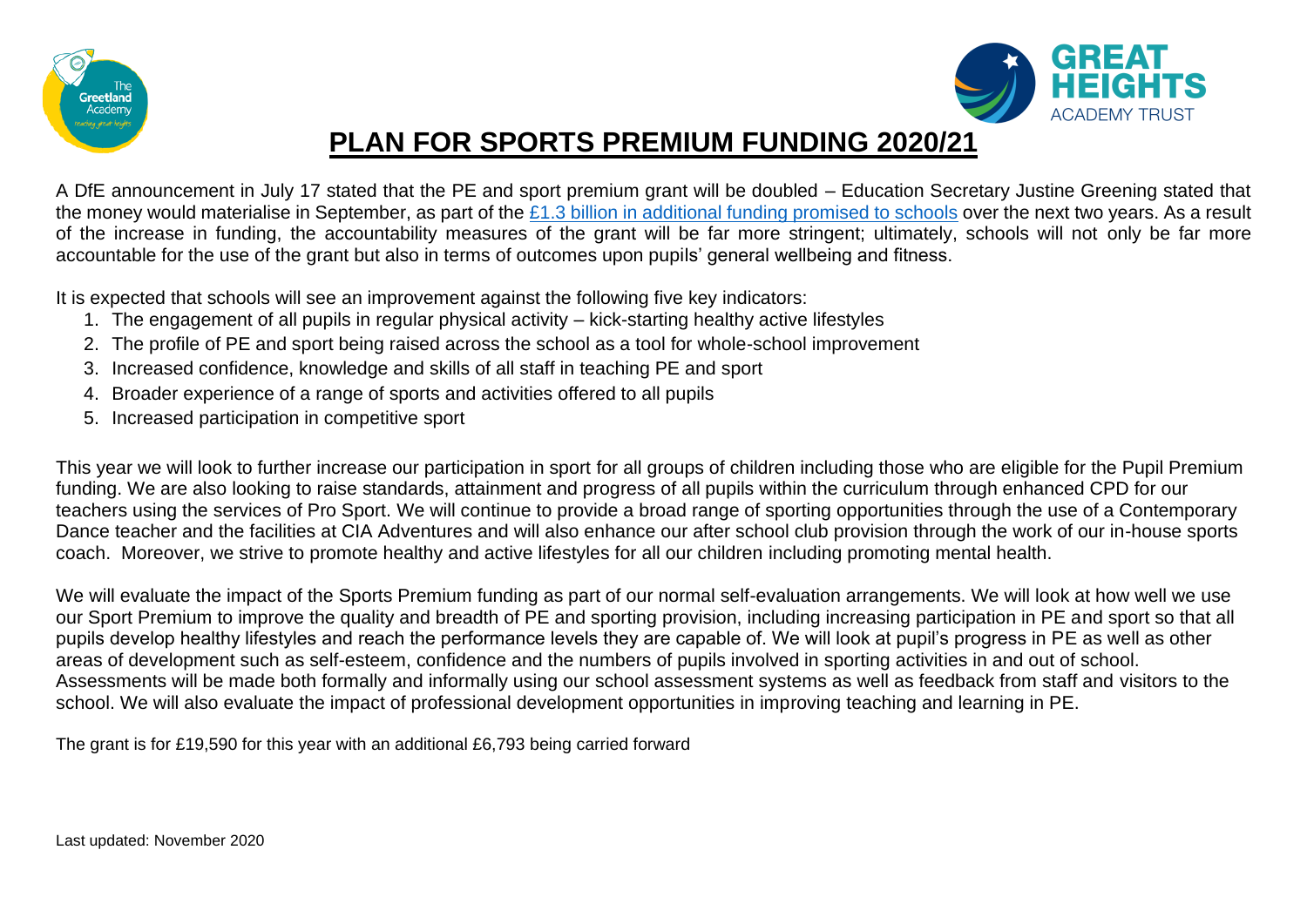| Key indicator 1: The engagement of all pupils in regular physical activity - Chief Medical Officer guidelines recommend that                                      |                             |                                                                                                                                                                                                                                                                                                                                                                                                                                                                              |                                    | Percentage of total allocation:                     |
|-------------------------------------------------------------------------------------------------------------------------------------------------------------------|-----------------------------|------------------------------------------------------------------------------------------------------------------------------------------------------------------------------------------------------------------------------------------------------------------------------------------------------------------------------------------------------------------------------------------------------------------------------------------------------------------------------|------------------------------------|-----------------------------------------------------|
| primary school pupils undertake at least 30 minutes of physical activity a day in school                                                                          | 41.8%                       |                                                                                                                                                                                                                                                                                                                                                                                                                                                                              |                                    |                                                     |
| <b>Planned actions</b>                                                                                                                                            | <b>Funding</b><br>allocated | <b>Expected impact</b>                                                                                                                                                                                                                                                                                                                                                                                                                                                       | <b>Termly evaluation reporting</b> | <b>Governors points to note &amp;</b><br>next steps |
| All teachers, both at KS1 and KS2, to<br>provide time to take part in the Daily<br>Mile.                                                                          | £0                          | This is to encourage children to take<br>part in daily exercise and understand<br>the benefits of healthy lifestyles.                                                                                                                                                                                                                                                                                                                                                        |                                    |                                                     |
| Sports coach- lunchtime provision and<br>after school clubs for all year groups.<br>To maintain current offers and extend<br>reach with a broader range of offers | £10,521                     | KS1 targeted opportunities to<br>participate in after school clubs - an<br>increase in % reported term on term<br>from targeted offers.<br>New sports offered to those children at<br>KS1.<br>A wider variety of sports available to all<br>children at KS2 – increase % of<br>participation and targeted increase<br>term on term.<br>More opportunity to take part in daily<br>physical activity - tracked, reported in<br>termly evaluation and built on term by<br>term. |                                    |                                                     |
| Set up a School Sports Council to<br>promote pupil voice and help make<br>decisions based on playground<br>equipment and after school clubs.                      | £500                        | Different equipment available for the<br>children to use which will increase the<br>opportunity of taking part in sports<br>outside of the normal PE curriculum. A<br>broader range of activities targeted.<br>Pupil voice promoted to encourage<br>participation in sports.                                                                                                                                                                                                 |                                    |                                                     |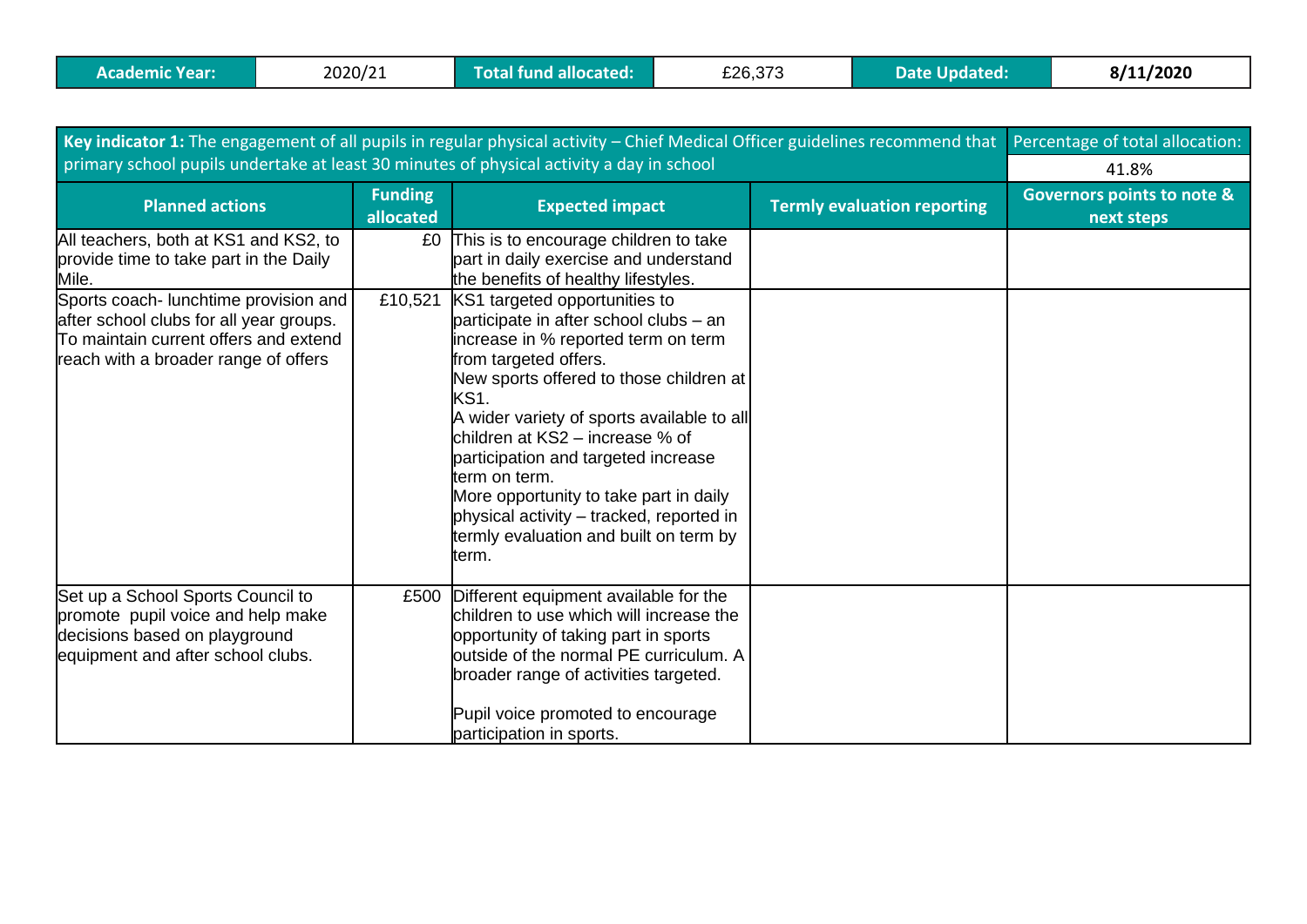| Key indicator 2: Raising the profile of PE and sport across the school as a tool for whole-school improvement                                                                                                                                                                                                                                                                                                                                                                                                                                                                                       |                             |                                                                                                                                                                                                                                                                                                                                                                                                                                                                                                                                                                                                                                                                                                                    |                                    | Percentage of total allocation:                     |
|-----------------------------------------------------------------------------------------------------------------------------------------------------------------------------------------------------------------------------------------------------------------------------------------------------------------------------------------------------------------------------------------------------------------------------------------------------------------------------------------------------------------------------------------------------------------------------------------------------|-----------------------------|--------------------------------------------------------------------------------------------------------------------------------------------------------------------------------------------------------------------------------------------------------------------------------------------------------------------------------------------------------------------------------------------------------------------------------------------------------------------------------------------------------------------------------------------------------------------------------------------------------------------------------------------------------------------------------------------------------------------|------------------------------------|-----------------------------------------------------|
|                                                                                                                                                                                                                                                                                                                                                                                                                                                                                                                                                                                                     | 8.7%                        |                                                                                                                                                                                                                                                                                                                                                                                                                                                                                                                                                                                                                                                                                                                    |                                    |                                                     |
| <b>Planned actions</b>                                                                                                                                                                                                                                                                                                                                                                                                                                                                                                                                                                              | <b>Funding</b><br>allocated | <b>Expected impact</b>                                                                                                                                                                                                                                                                                                                                                                                                                                                                                                                                                                                                                                                                                             | <b>Termly evaluation reporting</b> | <b>Governors points to note &amp;</b><br>next steps |
| Targeted staffing provision (TLR<br>posts):<br>PE coordinator to ensure PE grant<br>delivery enhances the provision for all<br>of our children – to ensure current<br>levels of offers are maintained and<br>future provision adds further value. To<br>include monitoring the effective<br>delivery of the PE Grant Funding Plan<br>and management our sports coach<br>offer.<br>Further targeted promotions respond<br>to the school's outcomes from the<br><b>EHNA</b> survey.<br>Further promotion of mental health<br>and well-being awareness and support<br>opportunities across the school. | £1,100                      | Effective monitoring of the PE<br>curriculum and compliance with the<br>grant funding agreement - evaluations<br>reported to senior leaders for approval<br>and termly % targets identified.<br>Children to have increased<br>opportunities to participate in<br>competitive sport and non-competitive<br>sport. % offers evaluated and targets<br>set each term.<br>In-school champions for sport to<br>support staff with the delivery of the<br>curriculum – continuous evaluation<br>reporting to demonstrate impact.<br>Areas identified in the EHNA to be<br>targeted - evaluations link.<br>Children to have access to education<br>around healthy lifestyles and mental<br>health awareness opportunities. |                                    |                                                     |
| Provision, organisation,<br>communication and celebration of<br>"Healthy Lifestyles Week' – An<br>opportunity to further engage parents<br>and children in a variety of sporting<br>activities alongside mental health and<br>healthy living awareness.                                                                                                                                                                                                                                                                                                                                             |                             | £1,200 Raising the profile of sport and healthy<br>lifestyles and mental health across the<br>whole school. To increase parental<br>awareness of healthy lifestyles and<br>mental health and parental<br>engagement with the school. Healthy<br>Lifestyles Week feedback illustrates<br>impact.                                                                                                                                                                                                                                                                                                                                                                                                                    |                                    |                                                     |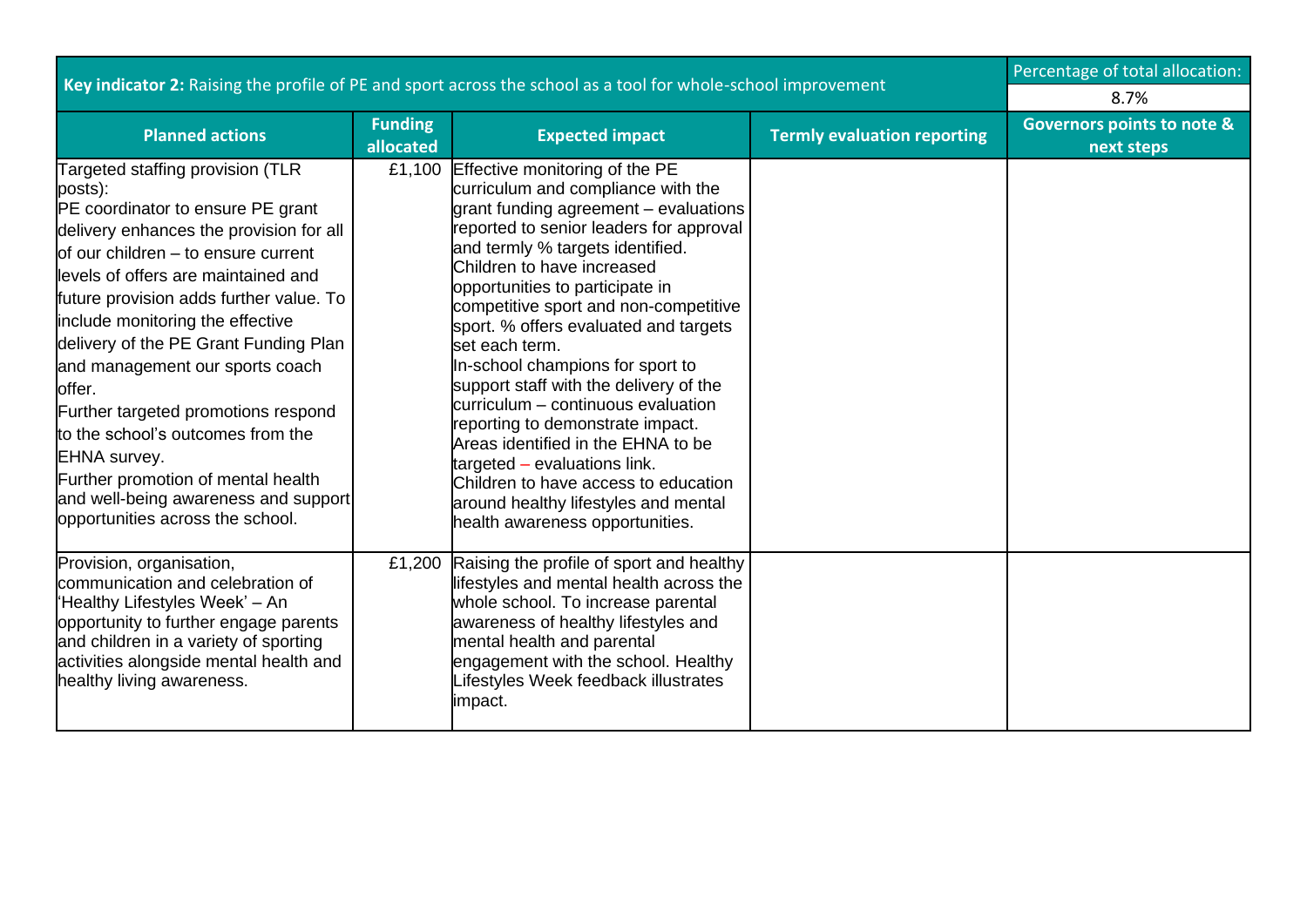| Key indicator 3: Increasing staff members' confidence, knowledge and skills in teaching PE and sport                            |                                                     |                                                                                                                                                                                                                                                                                                  |  | Percentage of total allocation: |
|---------------------------------------------------------------------------------------------------------------------------------|-----------------------------------------------------|--------------------------------------------------------------------------------------------------------------------------------------------------------------------------------------------------------------------------------------------------------------------------------------------------|--|---------------------------------|
|                                                                                                                                 | 7.2%                                                |                                                                                                                                                                                                                                                                                                  |  |                                 |
| <b>Planned actions</b>                                                                                                          | <b>Governors points to note &amp;</b><br>next steps |                                                                                                                                                                                                                                                                                                  |  |                                 |
| Support in PE lessons from a Sports<br>Coach (Mr Bade) to help with<br>confidence and the delivery of high-<br>quality lessons. | £0                                                  | Teachers will have the opportunity to<br>observe and team teach alongside a<br>specialist coach. They will also have<br>the opportunity to understand how<br>high-quality PE lessons are delivered<br>land will understand how to make in-<br>lesson adjustments to ensure<br>challenge for all. |  |                                 |
| Targeted contemporary Dance CPD<br>provision - as a targeted area of need.                                                      | £1,900                                              | Teachers will have the opportunity to<br>observe and team teach alongside a<br>specialist dance coach. They will also<br>have the opportunity to understand<br>how a series of high-quality dance<br>lessons are planned and delivered.                                                          |  |                                 |

|                                                                                                                                                                   | Percentage of total allocation:                           |                                                                                                                                                                                                                                                                                                                                          |  |  |
|-------------------------------------------------------------------------------------------------------------------------------------------------------------------|-----------------------------------------------------------|------------------------------------------------------------------------------------------------------------------------------------------------------------------------------------------------------------------------------------------------------------------------------------------------------------------------------------------|--|--|
| Key indicator 4: Offering pupils a broader range of sports and activities                                                                                         | 35.9%                                                     |                                                                                                                                                                                                                                                                                                                                          |  |  |
| <b>Planned actions</b>                                                                                                                                            | <b>Governors points to note &amp;</b><br>next steps       |                                                                                                                                                                                                                                                                                                                                          |  |  |
| Year 5 children to visit the Boiler<br>House for a term to participate in<br>outdoor and adventurous activities -<br>to enhance and extend PE activity<br>offers. | £1,900                                                    | This will provide children the<br>opportunity to take part in sports that<br>are not possible to be delivered on<br>school site.<br>Children will develop teamwork and<br>communication skills.<br>Children in Year 5 will be prepared for<br>their residential trip in Year 6.<br>Evaluations to reflect the range of<br>opportunities. |  |  |
| To offer contemporary dance in PE<br>lessons to different year groups<br>throughout the academic year.                                                            | Already<br>covered in<br>previous<br>objective<br>(£1900) | More boys to become engaged and<br>participate in dance.<br>Boys to have increased enjoyment in<br>dance due to having a male role model<br>(pupil voice).                                                                                                                                                                               |  |  |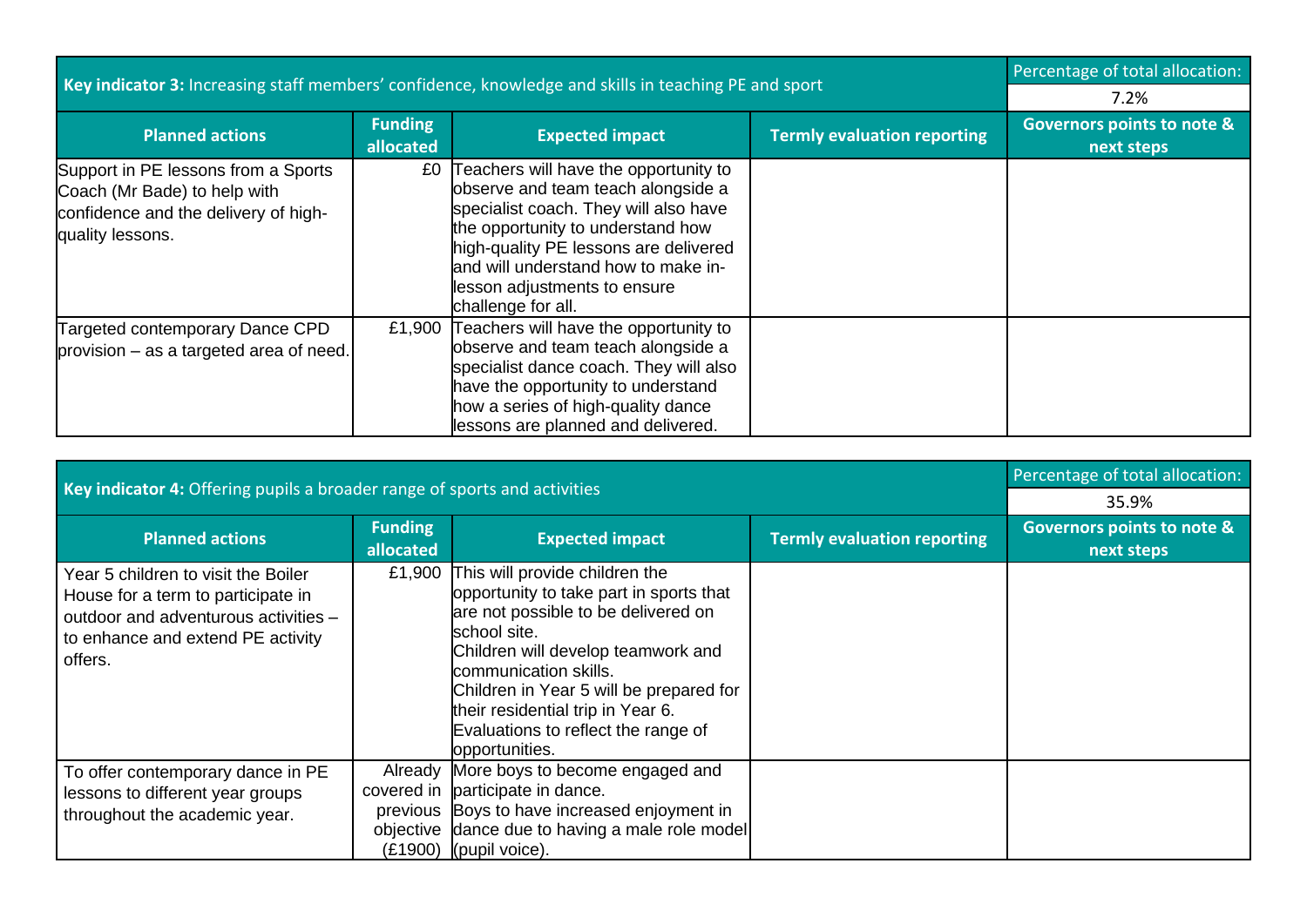|                                                                                                                                                                          |       | Children have the opportunity to take<br>part in different styles of dance.<br>Evaluations to specify additionality of<br>the offer.                                                                                            |  |
|--------------------------------------------------------------------------------------------------------------------------------------------------------------------------|-------|---------------------------------------------------------------------------------------------------------------------------------------------------------------------------------------------------------------------------------|--|
| Provision of Year 6 top up swimming<br>to ensure all children pass the<br>National Curriculum before they<br>transfer to secondary school.                               | £1100 | Children who have not achieved the<br>National Curriculum Swimming Award<br>in year 5 have a targeted opportunity<br>to do this during additional swimming<br>sessions in order to support life skills.                         |  |
| For the safety of children, replace<br>worn and aged equipment at KS2 and<br>to ensure that we are able to meet the<br>demands of the curriculum.                        | £1000 | New and safe equipment to be able to<br>offer a wider range of sporting<br>opportunities.                                                                                                                                       |  |
| Waterproof sets for KS1, LKS2 and<br>UKS2<br>Resources for KS1 and KS2 to use in<br>outdoor and adventurous activity<br>sessions.                                        | £2200 | An opportunity for a wider range of<br>pupils to participate in outdoor<br>sessions. Resources will be fully<br>available for all children to be able to<br>participate in this activity. (Also-see<br>Pupil Premium Plan)      |  |
| Use of a bus company to transport<br>children to attend swimming lessons<br>at Sowerby Bridge pool (due to Covid<br>$19$ ).                                              | £1000 | Year 5 children will be able to go back<br>to swimming lessons in the Spring<br>term having missed their Year 4<br>provision due to Covid. They will aim to<br>achieve their National Curriculum<br>Award.                      |  |
| To provide appropriate clothing for<br>children at events during the colder<br>months and to help our children be<br>more recognisable at sporting events.<br>(Hoodies). | £500  | Children will represent the school, be<br>appropriately dressed for weather<br>conditions and they will be<br>recognisable to competition organisers<br>and school staff which will ensure their<br>safety.                     |  |
| To purchase a new flag for the school<br>to take to sporting events.                                                                                                     | £150  | This will increase visibility and<br>therefore safety when children are<br>competing. E.g. at cross country and<br>orienteering events. The school base<br>will be easily identifiable for<br>competition organisers and staff. |  |